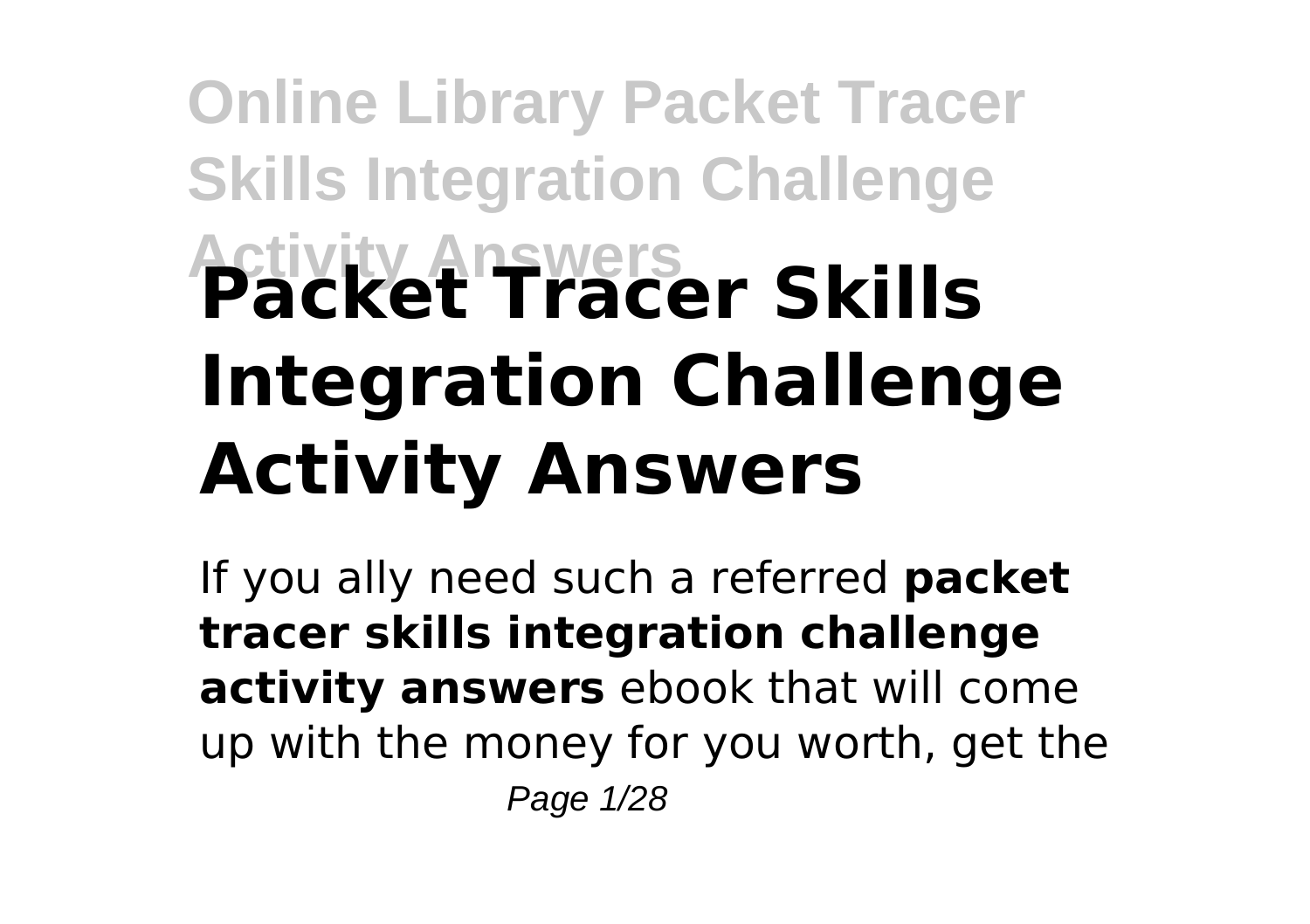**Online Library Packet Tracer Skills Integration Challenge** *Actinitely best seller from us currently* from several preferred authors. If you want to funny books, lots of novels, tale, jokes, and more fictions collections are moreover launched, from best seller to one of the most current released.

You may not be perplexed to enjoy every ebook collections packet tracer

Page 2/28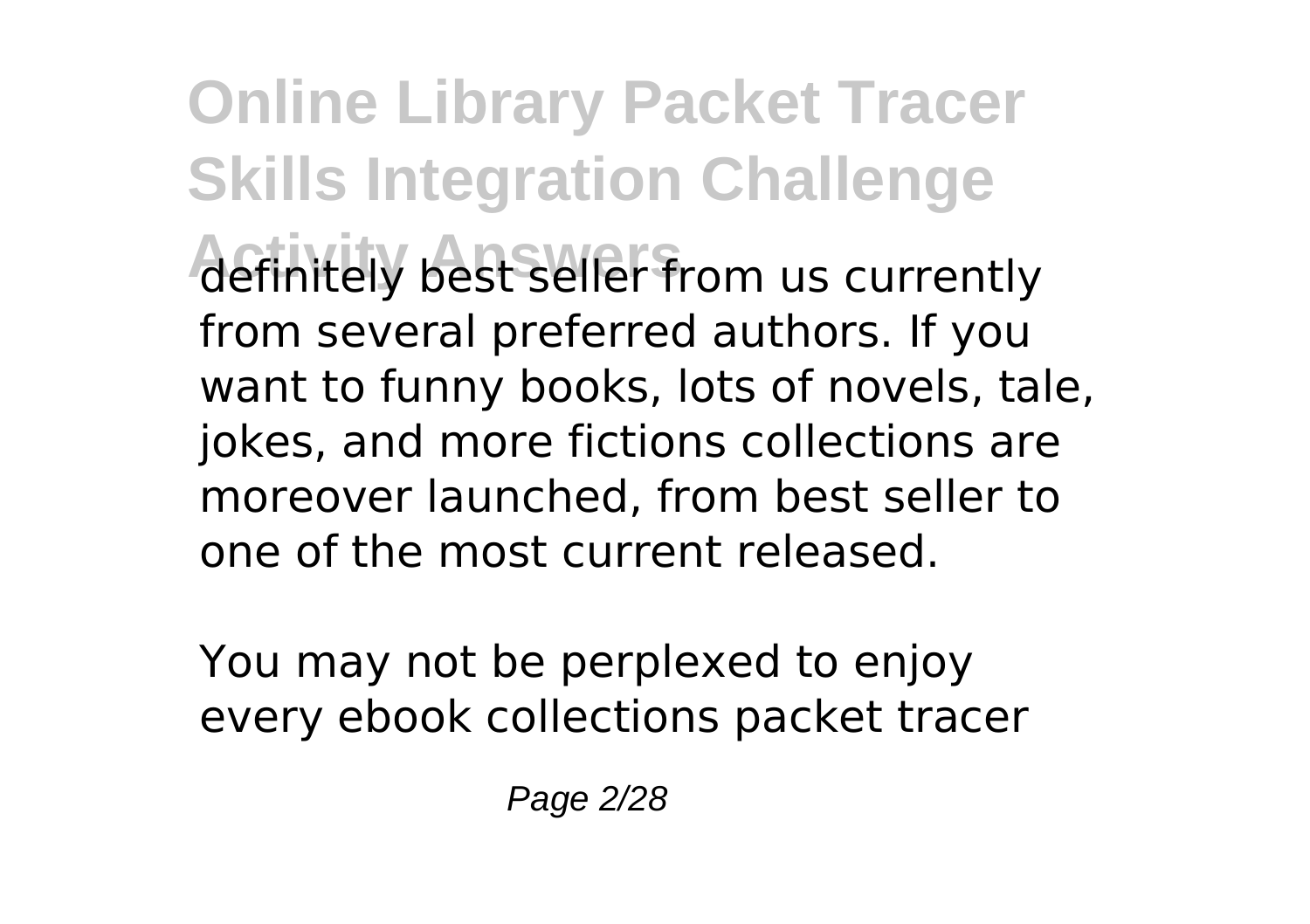**Online Library Packet Tracer Skills Integration Challenge** skills integration challenge activity answers that we will extremely offer. It is not in relation to the costs. It's very nearly what you infatuation currently. This packet tracer skills integration challenge activity answers, as one of the most effective sellers here will completely be along with the best options to review.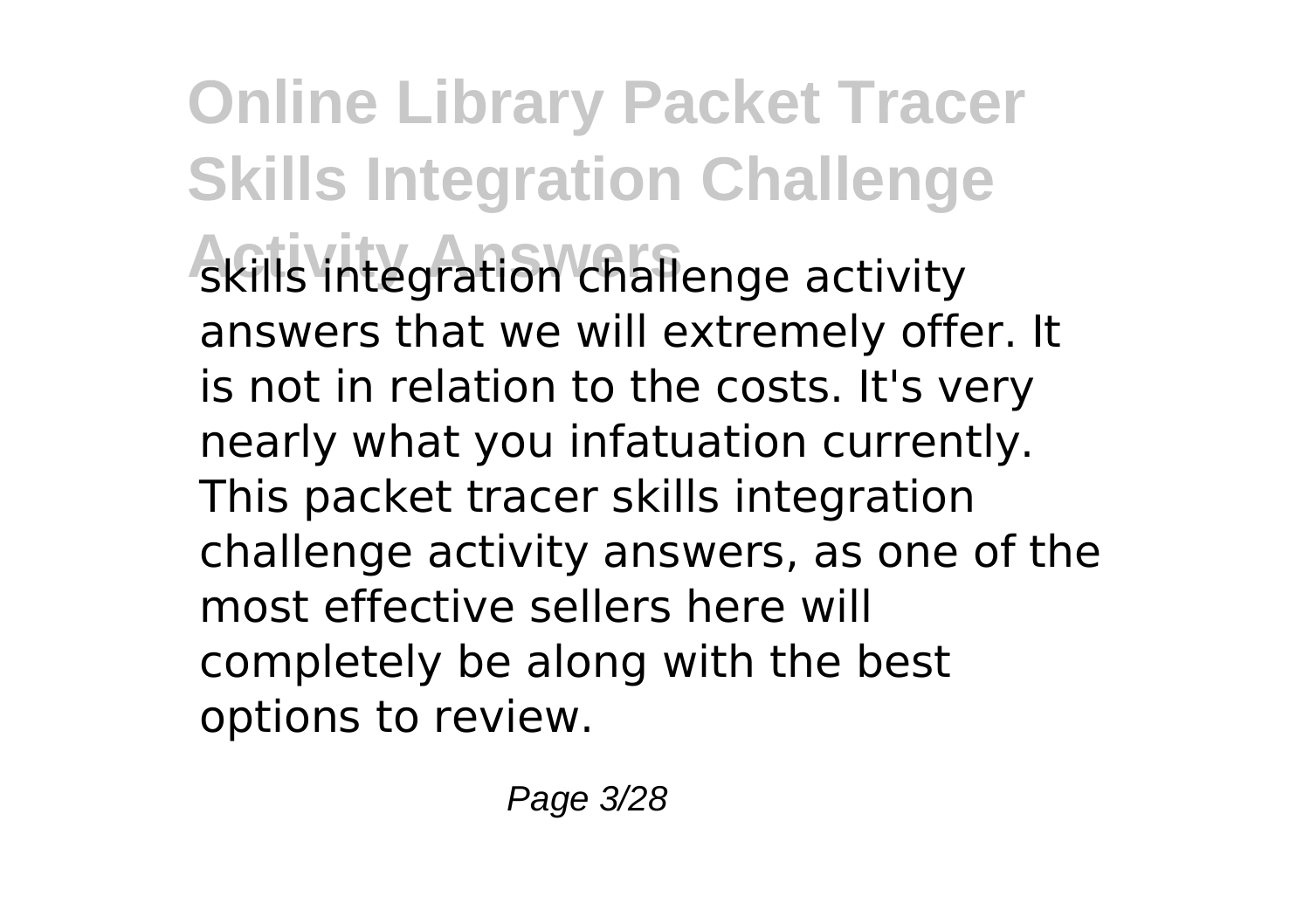## **Online Library Packet Tracer Skills Integration Challenge Activity Answers**

If you have an eBook, video tutorials, or other books that can help others, KnowFree is the right platform to share and exchange the eBooks freely. While you can help each other with these eBooks for educational needs, it also helps for self-practice. Better known for free eBooks in the category of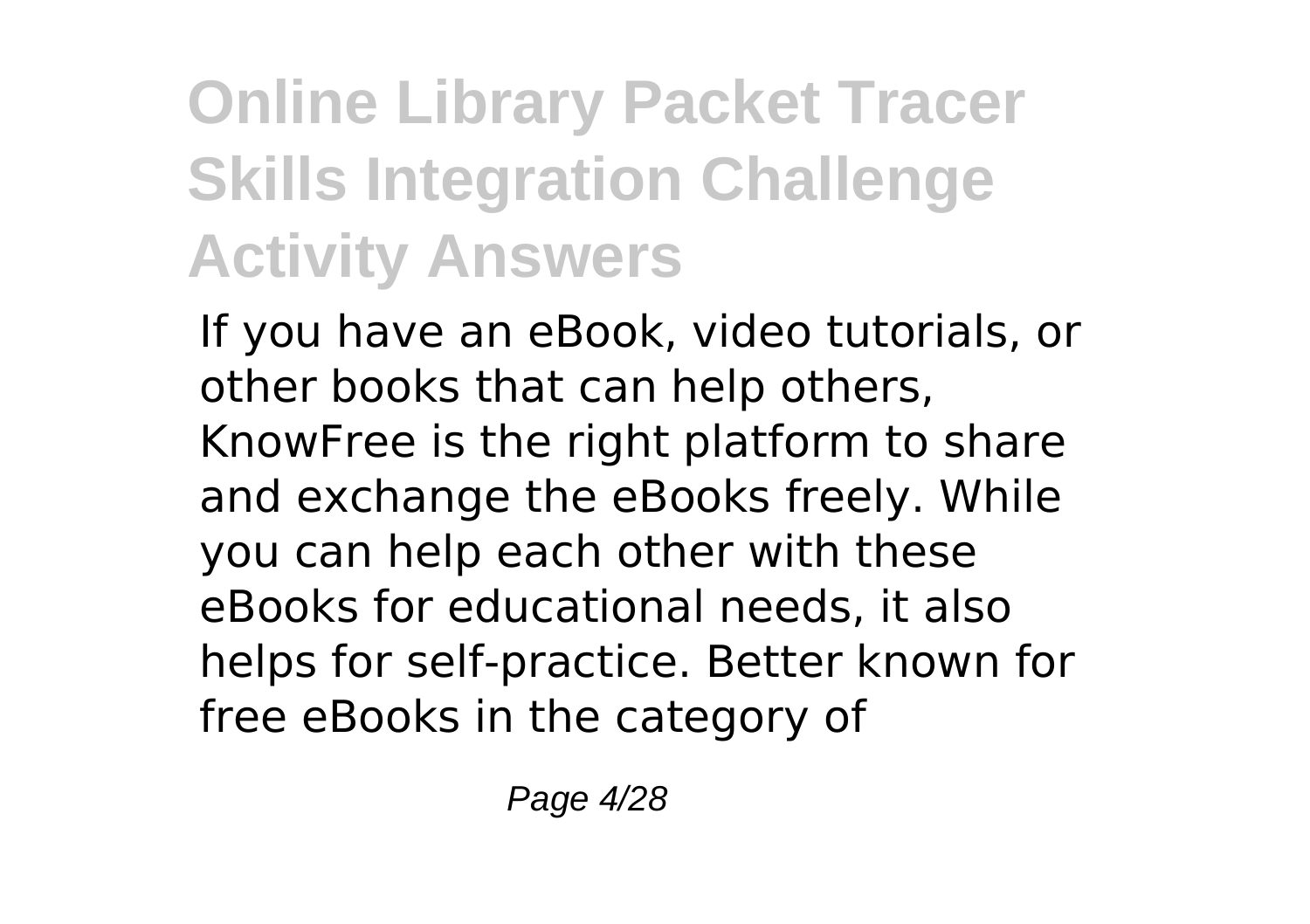**Online Library Packet Tracer Skills Integration Challenge Activity Answers** information technology research, case studies, eBooks, Magazines and white papers, there is a lot more that you can explore on this site.

#### **Packet Tracer Skills Integration Challenge**

6.4.1.2 Packet Tracer – Skills Integration Challenge Packet Tracer – Skills

Page 5/28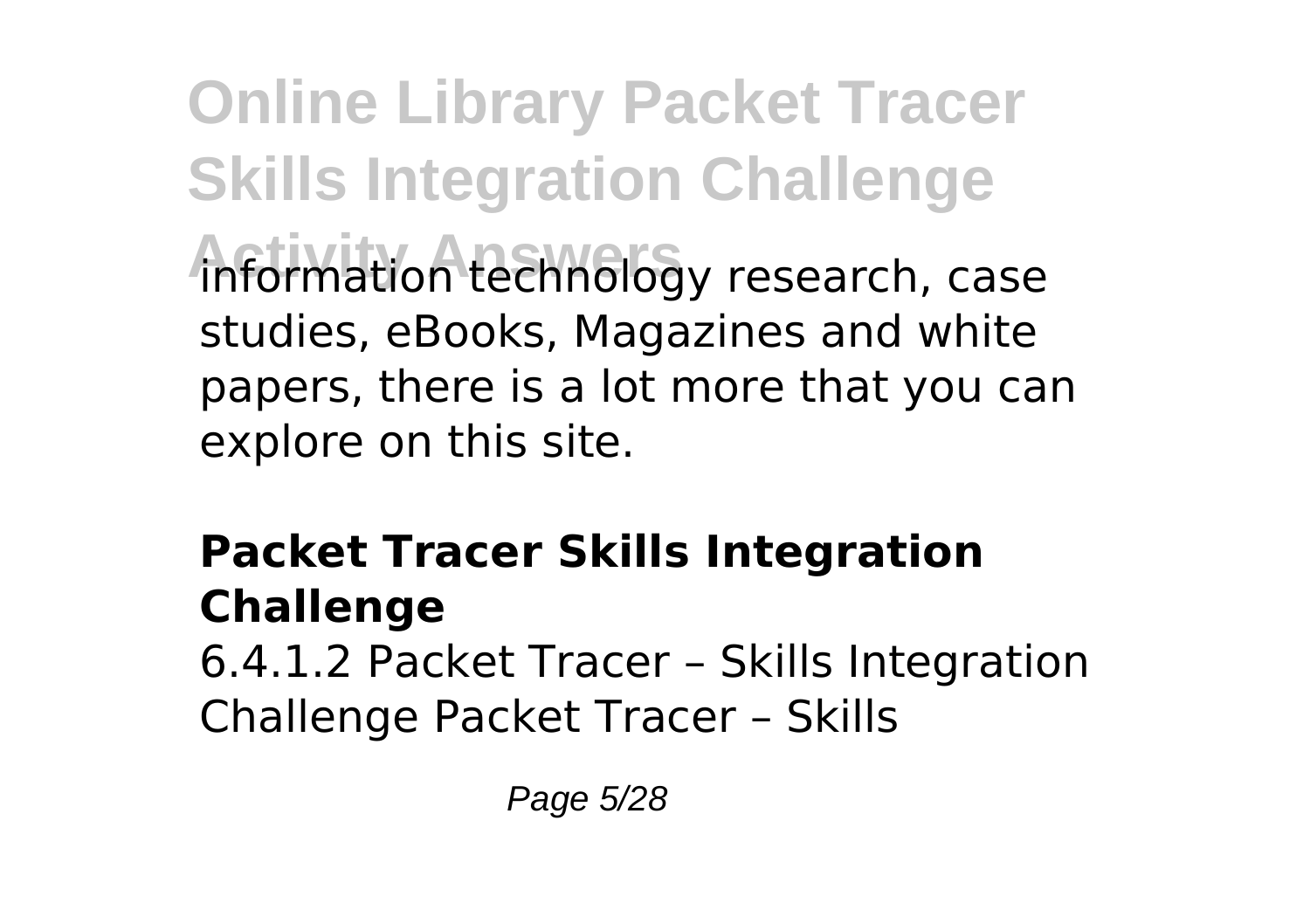**Online Library Packet Tracer Skills Integration Challenge Integration Challenge (Answer Version)** Answer Note: Red font color or Gray highlights indicate text that appears in the Answer copy only. Topology Addressing Table Device Interface IP Address Subnet Mask Default Gateway VLAN R1 S0/0/0 172.31.1.2 255.255.255.0 N/A N/A G0/0.10 172.31.10.1 255.255.255.0 N/A 10 ...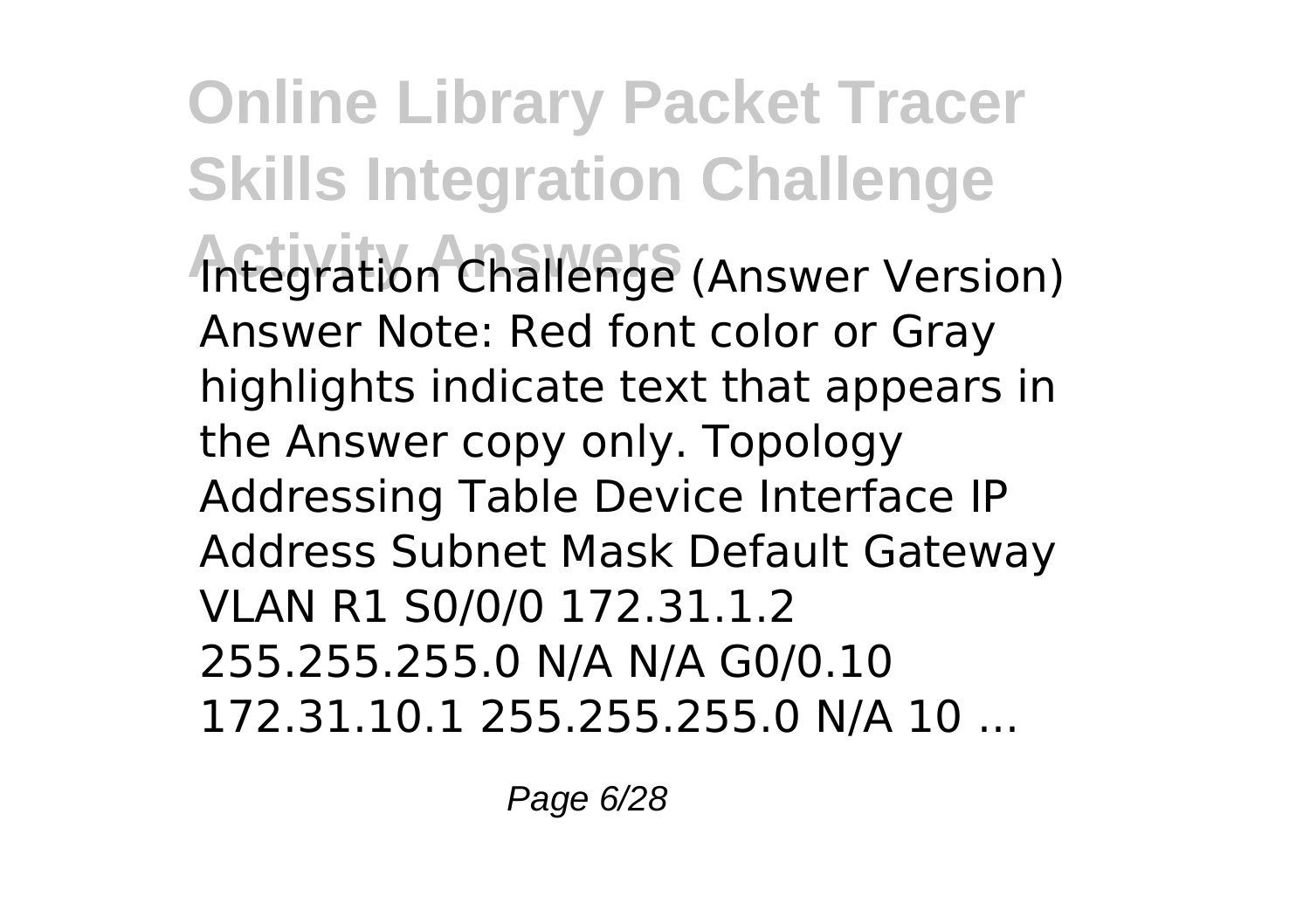**Online Library Packet Tracer Skills Integration Challenge Activity Answers**

#### **6.4.1.2 Packet Tracer – Skills Integration Challenge - ICT ...** 2.5.1.2 Packet Tracer – Skills Integration Challenge Packet Tracer – Skills Integration Challenge (Answer Version) Answer Note: Red font color or gray highlights indicate text that appears in the Answer copy only. Topology

Page 7/28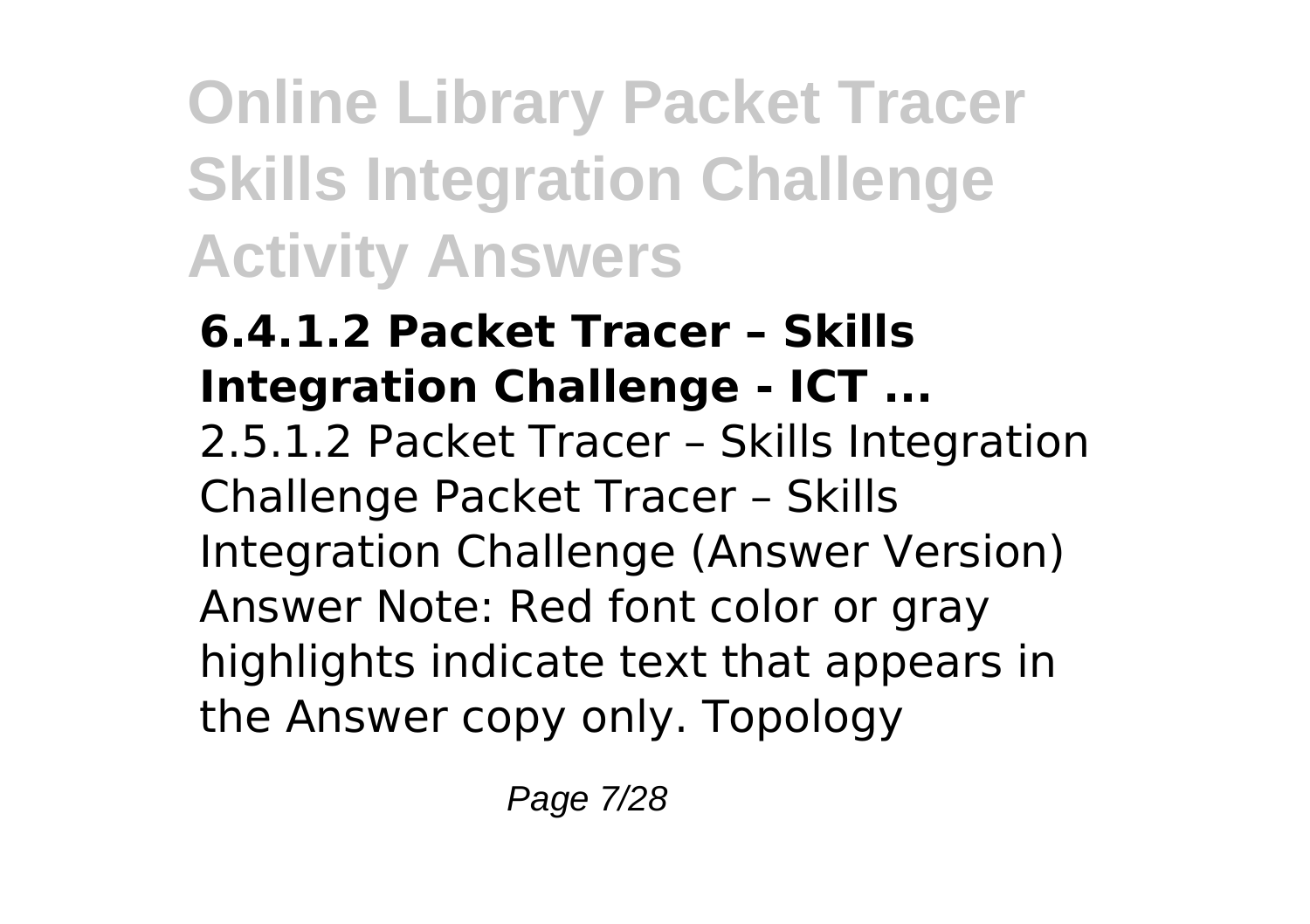**Online Library Packet Tracer Skills Integration Challenge Activity Answers** Addressing Table Device Interface IPv4 Address Subnet Mask IPv4 and IPv6 Default Gateway IPv6 Address/Prefix R1 S0/0/0 10.1.1.2 255.255.255.252 N/A 2001:DB8:A:A::2/64 ...

**2.5.1.2 Packet Tracer – Skills Integration Challenge - ICT ...** 9.4.1.2 Packet Tracer – Skills Integration

Page 8/28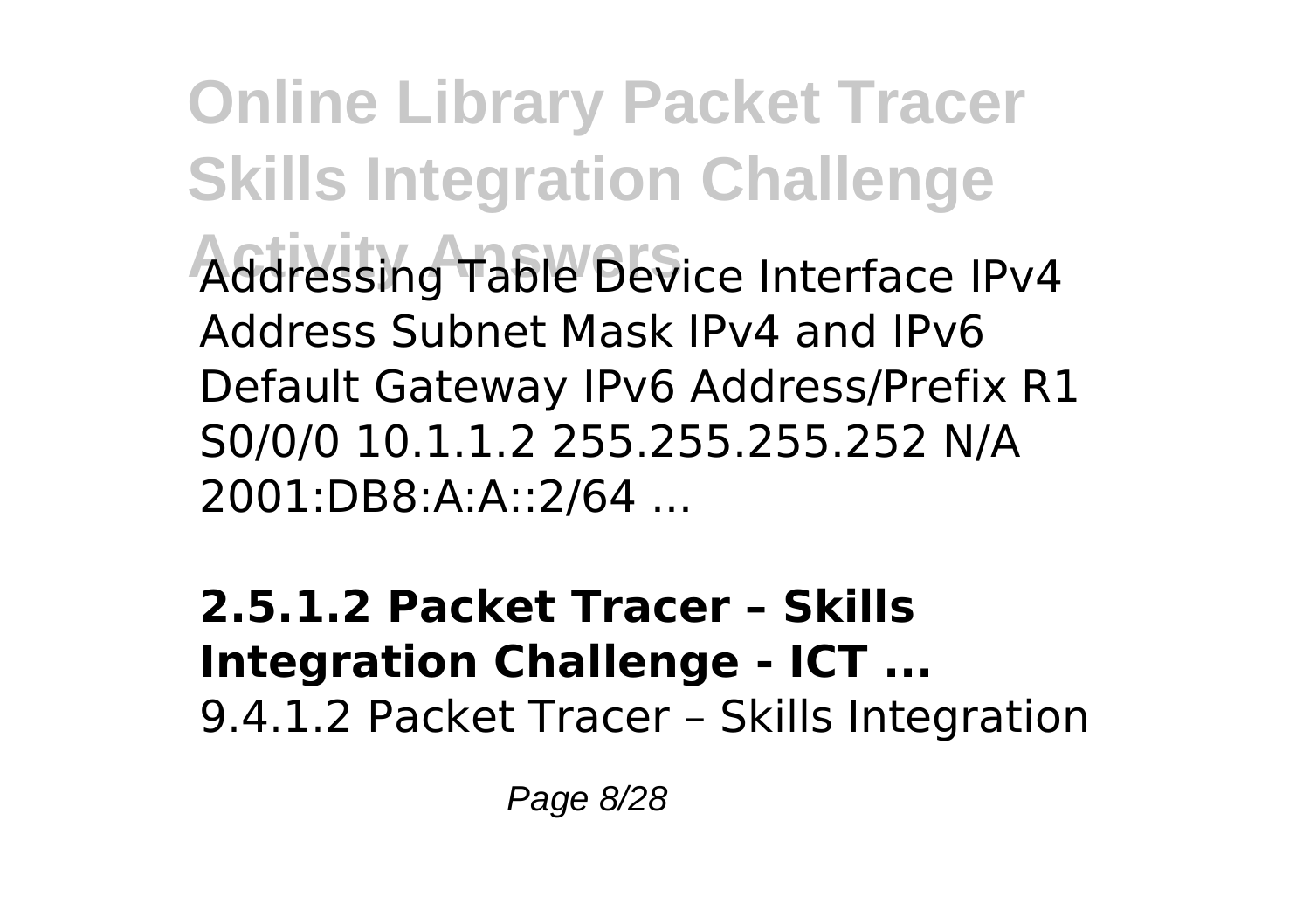**Online Library Packet Tracer Skills Integration Challenge Activity Answers** Challenge Packet Tracer – Skills Integration Challenge (Answer Version) Answer Note: Red font color or gray highlights indicate text that appears in the Answer copy only. Topology Addressing Table Answer Note: The student version has blanks in place of all variables shown in double brackets. Device Interface IP Address […]Continue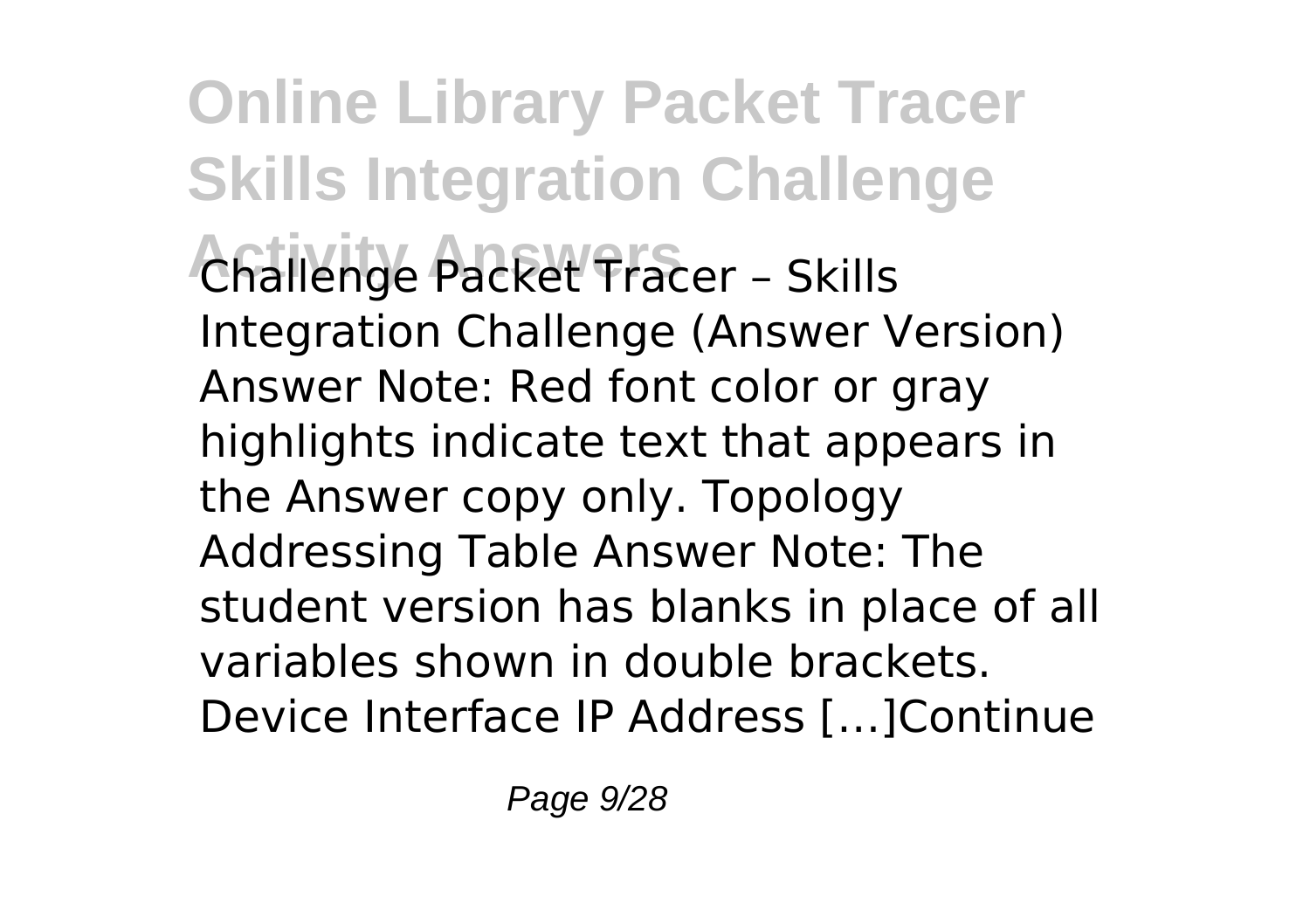**Online Library Packet Tracer Skills Integration Challenge Activity Answers** 

#### **9.4.1.2 Packet Tracer – Skills Integration Challenge - ICT ...** Understanding the self Accounting FOR Joint Ventures Ex2 answers - The DealCo relational diagram 1st ass in network IS117 Lecture 1 Intro Computing 18 6.2.2.4 Packet Tracer - Configuring

Page 10/28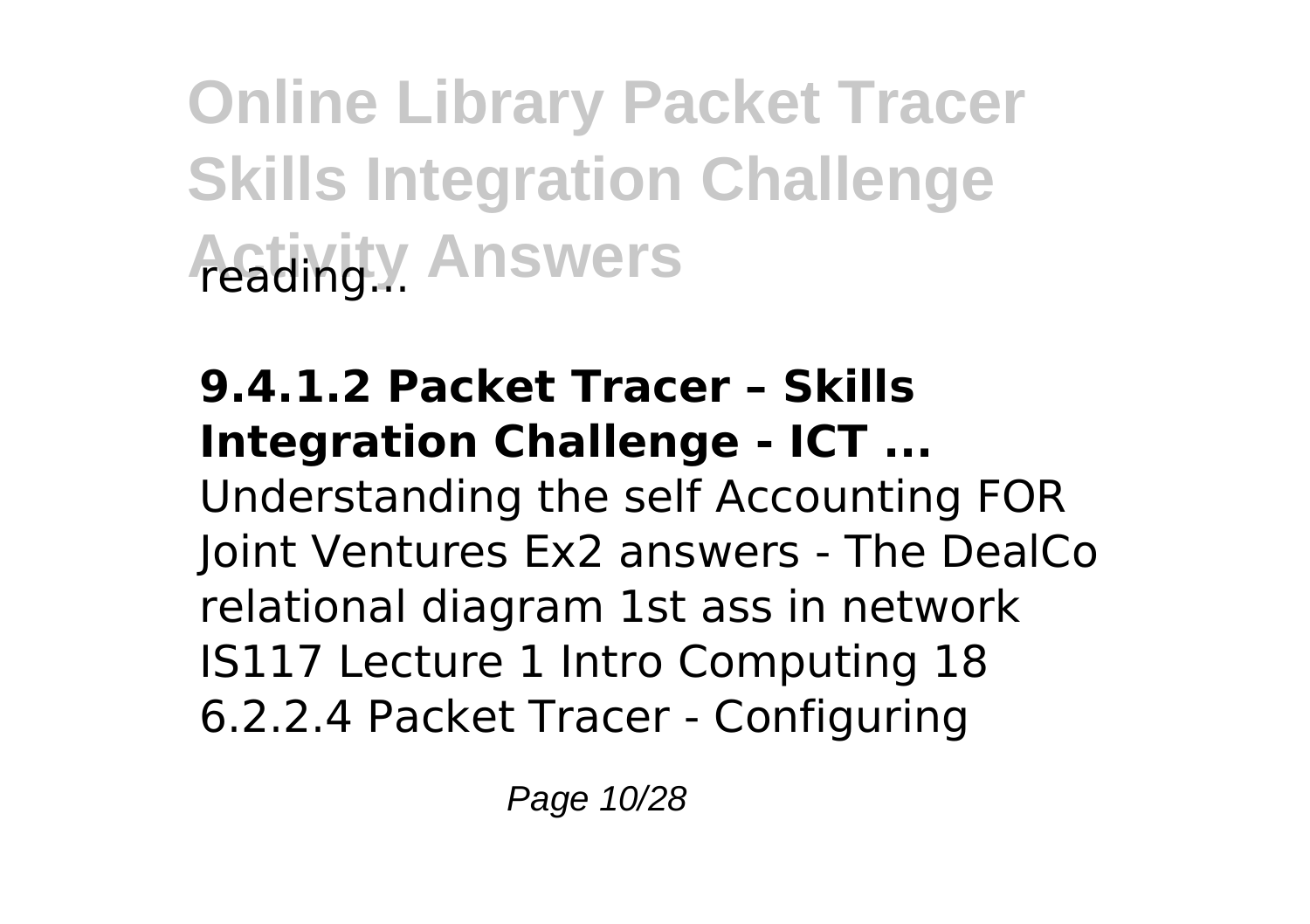**Online Library Packet Tracer Skills Integration Challenge Activity Instructions** 

### **7.4.1.2 Packet Tracer - Skills Integration Challenge ...**

CCNA Security 2.0 Labs: 11.3.1.1 Packet Tracer - Skills Integration Challenge Answers completed free download .pka file completed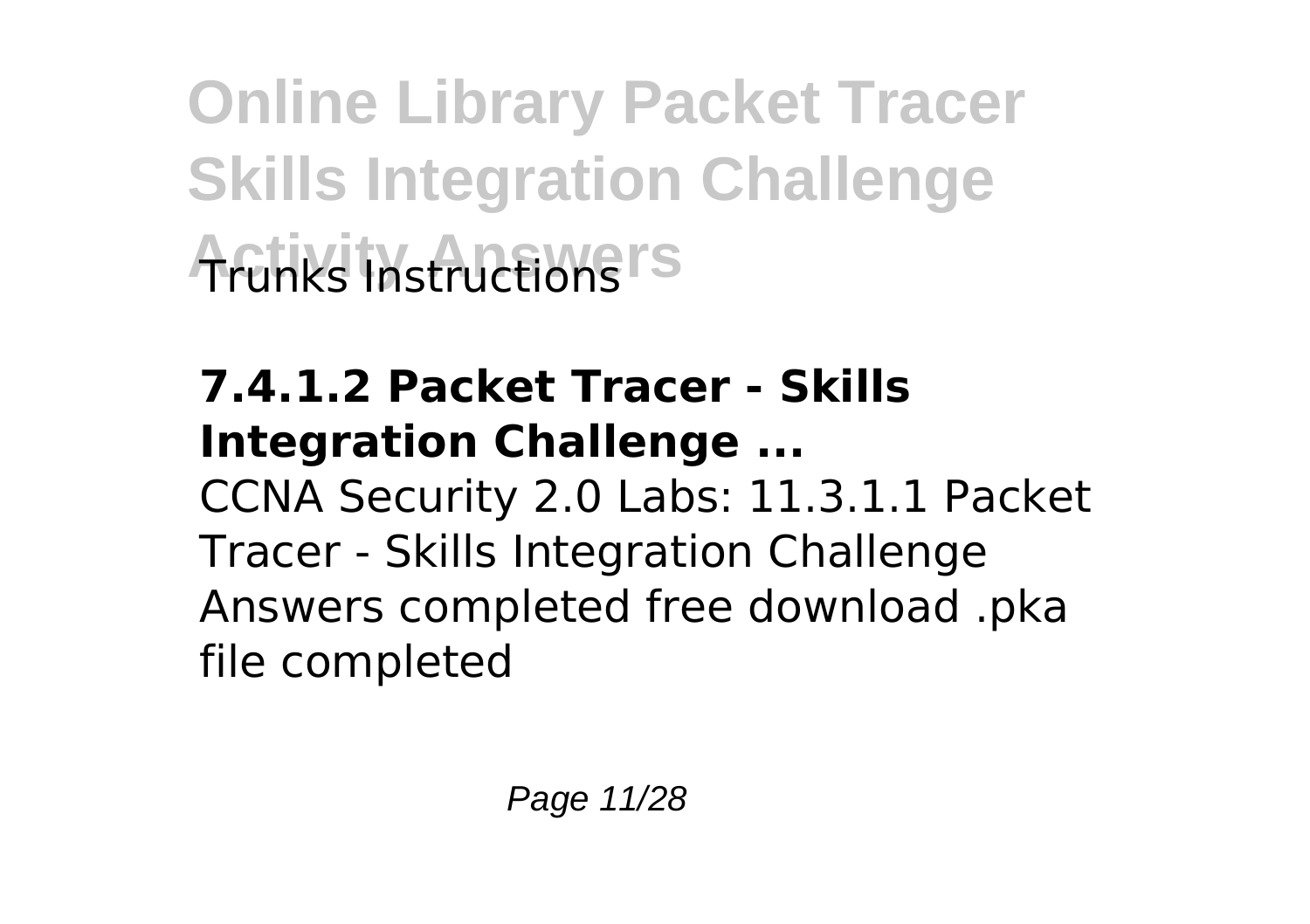**Online Library Packet Tracer Skills Integration Challenge Activity Answers 11.3.1.1 Packet Tracer - Skills Integration Challenge Answers** 4.5.1.1 Packet Tracer – Skills Integration Challenge Packet Tracer – Skills Integration Challenge (Answer Version) Answer Note: Red font color or gray highlights indicate text that appears in the Answer copy only. Topology Addressing Table Device Interface IP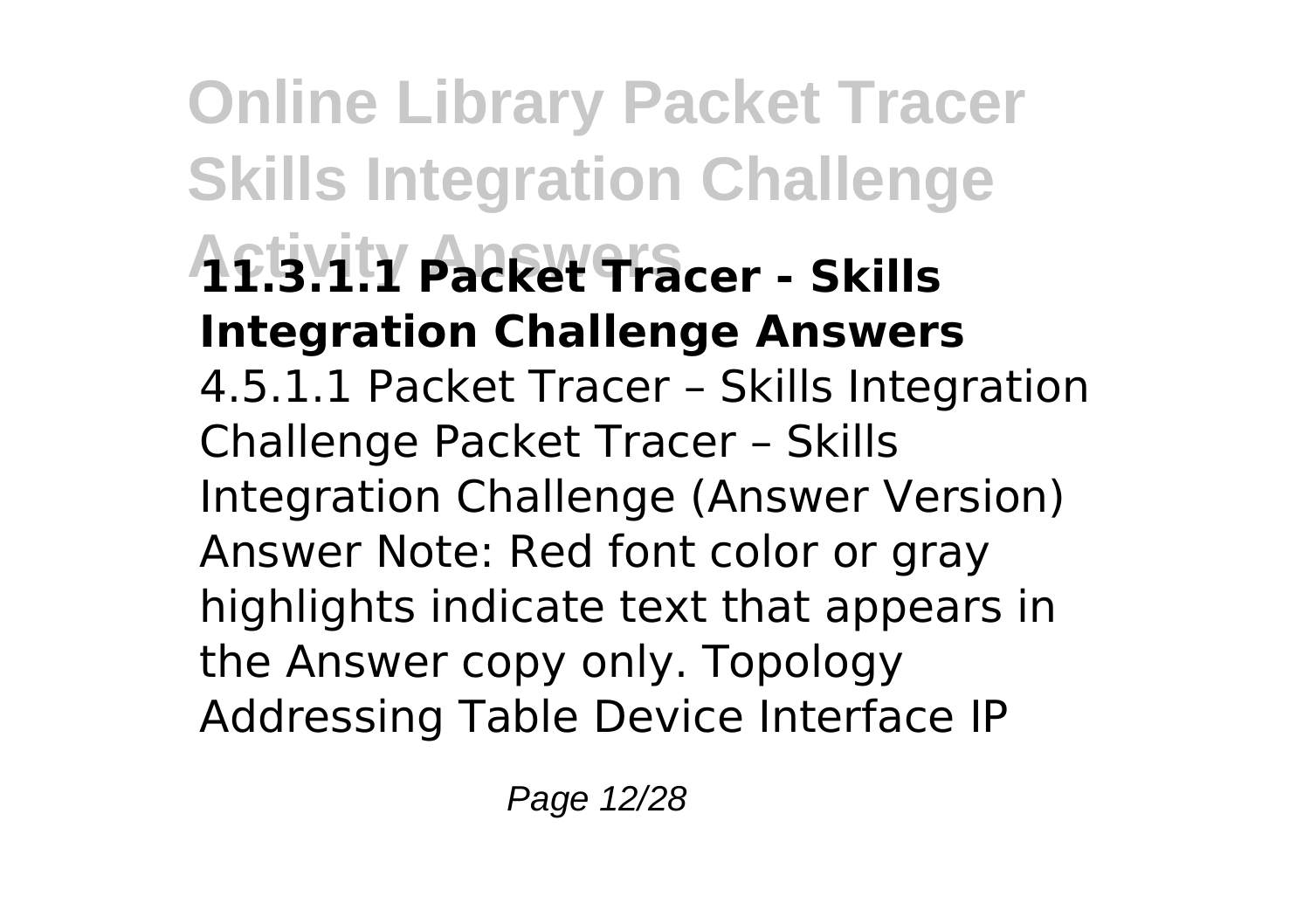**Online Library Packet Tracer Skills Integration Challenge Activity Answers** Address Subnet Mask Default Gateway IPv6 Address / Prefix HQ G0/0 172.16.127.254 255.255.192.0 N/A G0/1 172.16.63.254 255.255.192.0 ...

#### **4.5.1.1 Packet Tracer – Skills Integration Challenge - ICT ...** CCNA 1 Lab 11.5.1.2 Packet Tracer - Skills Integration Challenge Instruction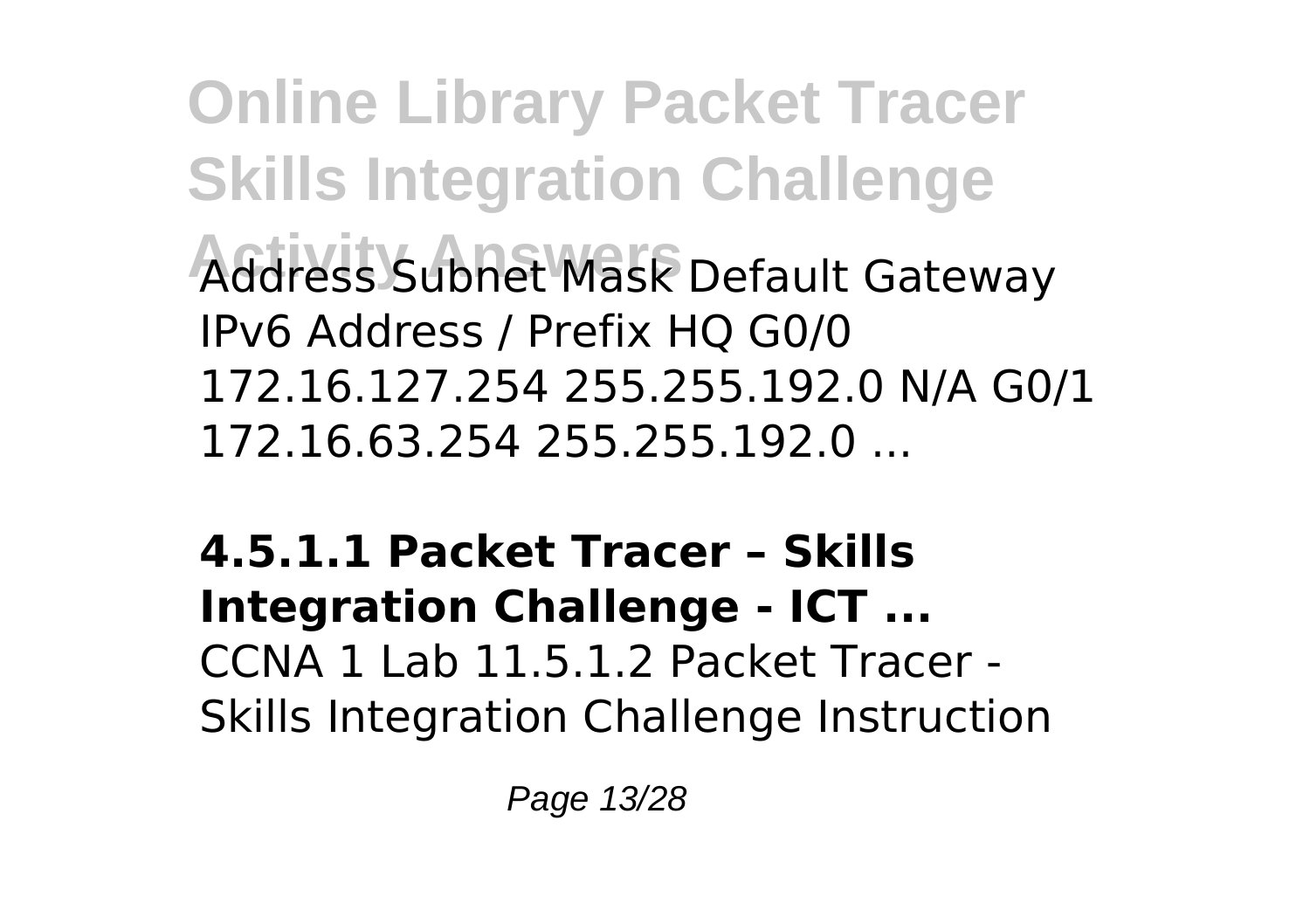**Online Library Packet Tracer Skills Integration Challenge Activity Answers** Answers .pdf .pka file download completed 100% scored 2019 2020

#### **11.5.1.2 Packet Tracer - Skills Integration Challenge ...**

Packet Tracer – Skills Integration Challenge Addressing Table. Objectives · Configure hostnames and IP addresses on two Cisco Internetwork Operating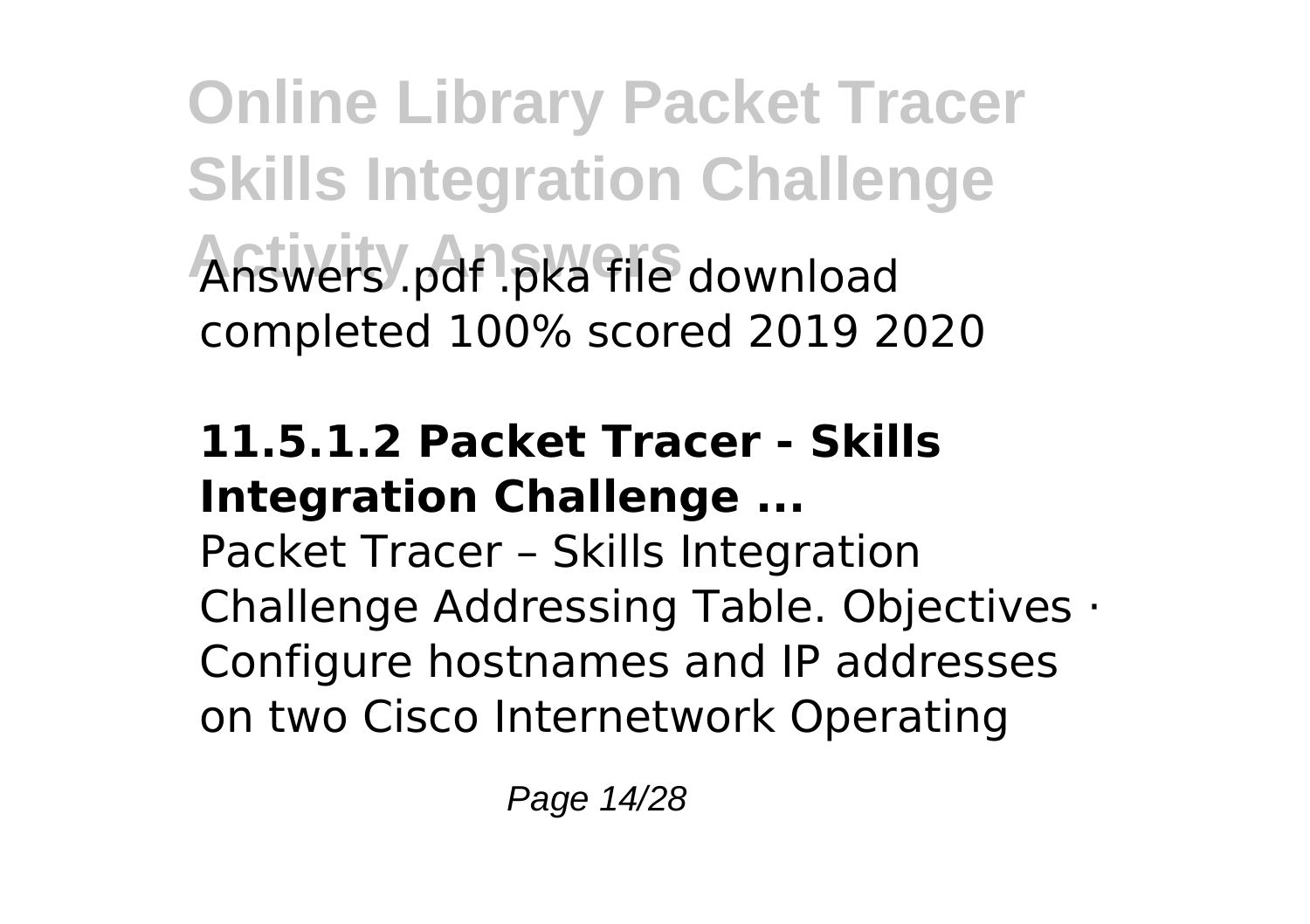**Online Library Packet Tracer Skills Integration Challenge System (IOS) switches using the** command-line interface (CLI). · Use Cisco IOS commands to specify or limit access to the device configurations. · Use IOS commands to save the running configuration.

#### **2.4.1.2 Packet Tracer - Skills Integration Challenge ...**

Page 15/28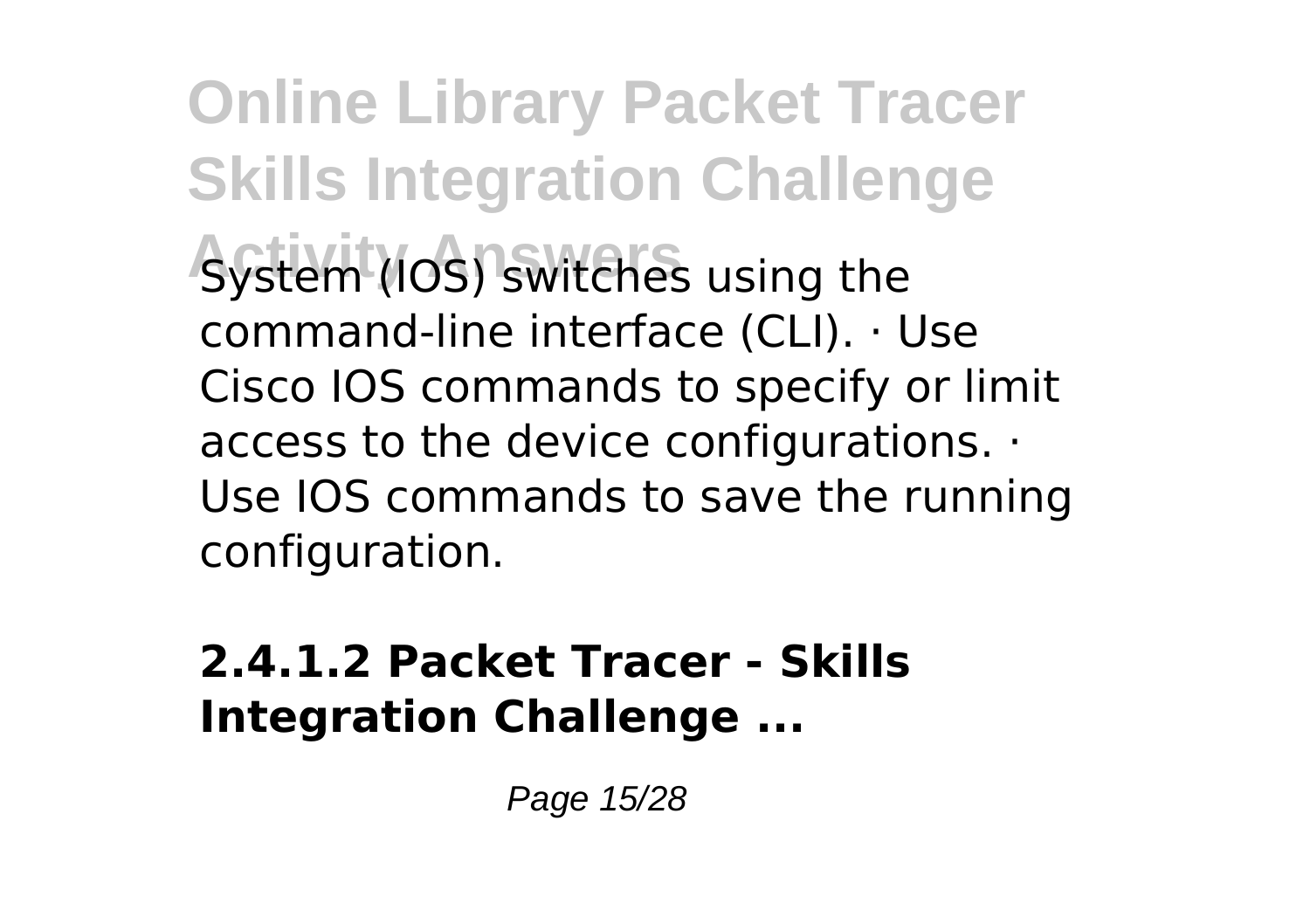**Online Library Packet Tracer Skills Integration Challenge Packet Tracer - Skills Integration** Challenge Addressing Table. VLANs and Port Assignment Table. Scenario. In this activity, two switches are completely configured.

#### **Packet Tracer - 3.4.1.2 Skills Integration Challenge ...** 6.5.1.3 Packet Tracer – Skills Integration

Page 16/28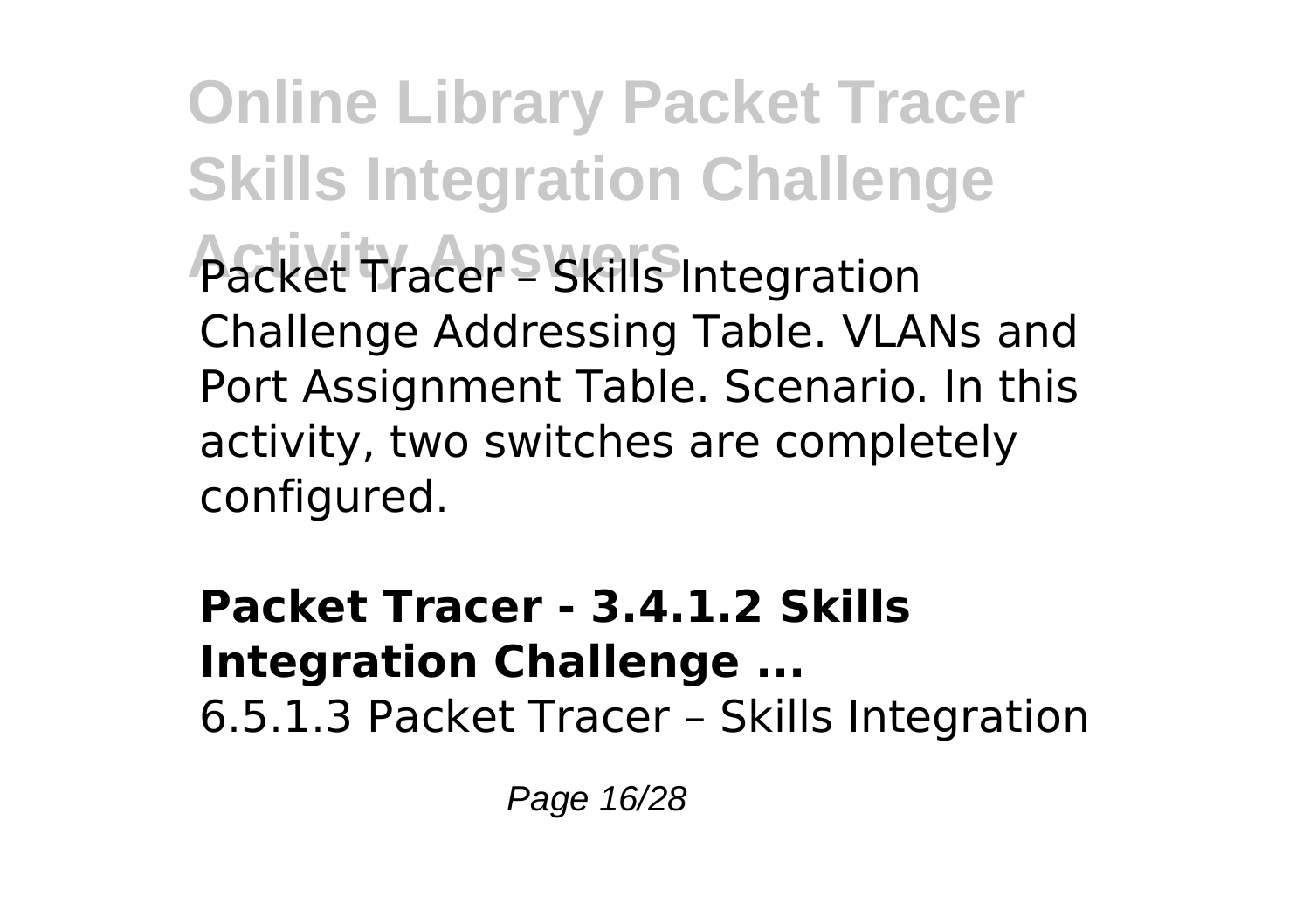**Online Library Packet Tracer Skills Integration Challenge Activity Answers** Challenge (Instructor Version) Topology. You will receive one of three possible topologies. Addressing Table. Objectives · Finish the network documentation. · Perform basic device configurations on a router and a switch. · Verify connectivity and troubleshoot any issues. Scenario

#### **6.5.1.2/6.5.1.3 Packet Tracer Skills**

Page 17/28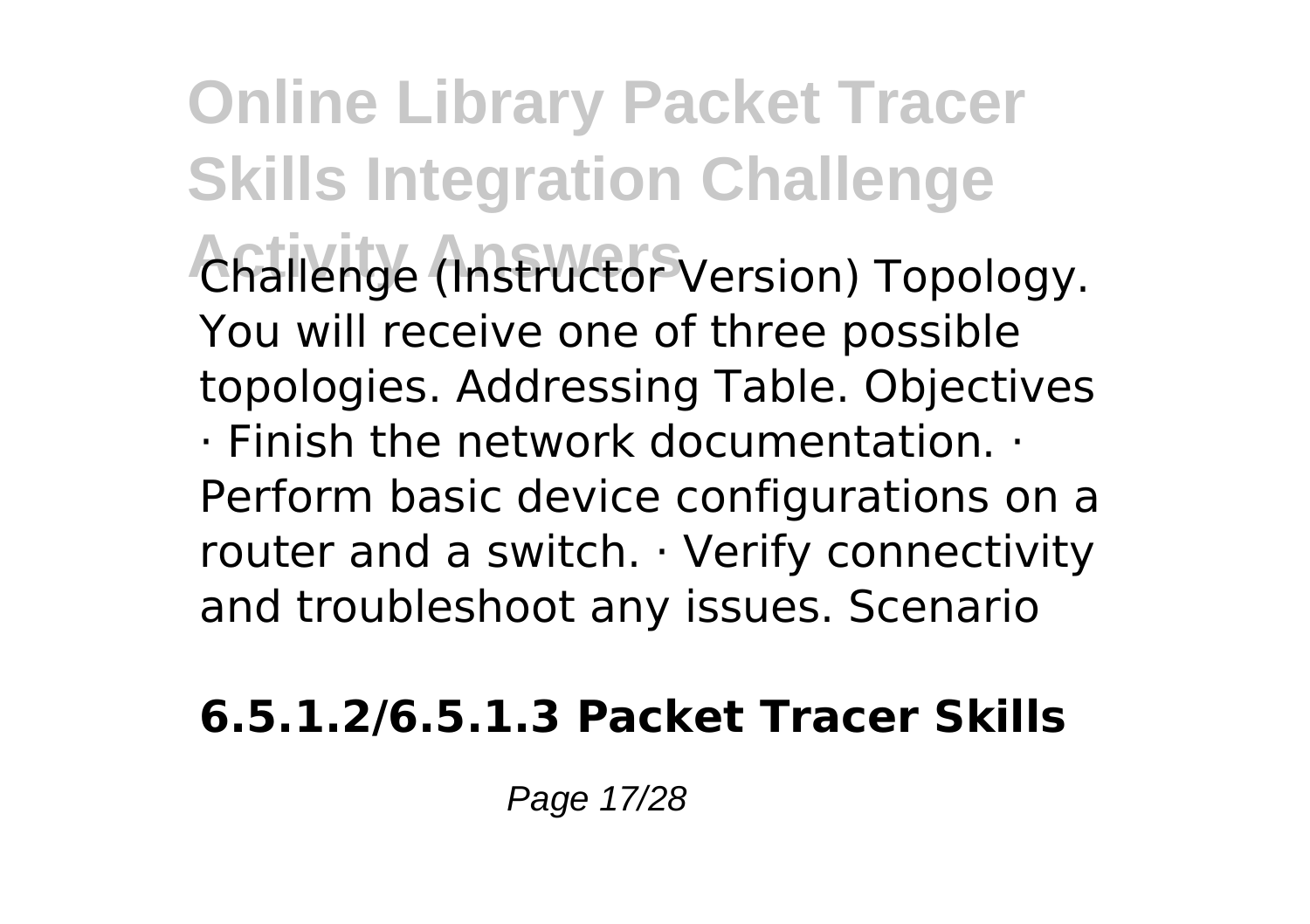**Online Library Packet Tracer Skills Integration Challenge Antegration Challenge ...** 5.3.1.2 Packet Tracer – Skills Integration Challenge Packet Tracer – Skills Integration Challenge (Answer Version) Answer Note: Red font color or Gray highlights indicate text that appears in the Answer copy only. Topology Addressing Table Device Interface IP Address Subnet Mask S1 VLAN 1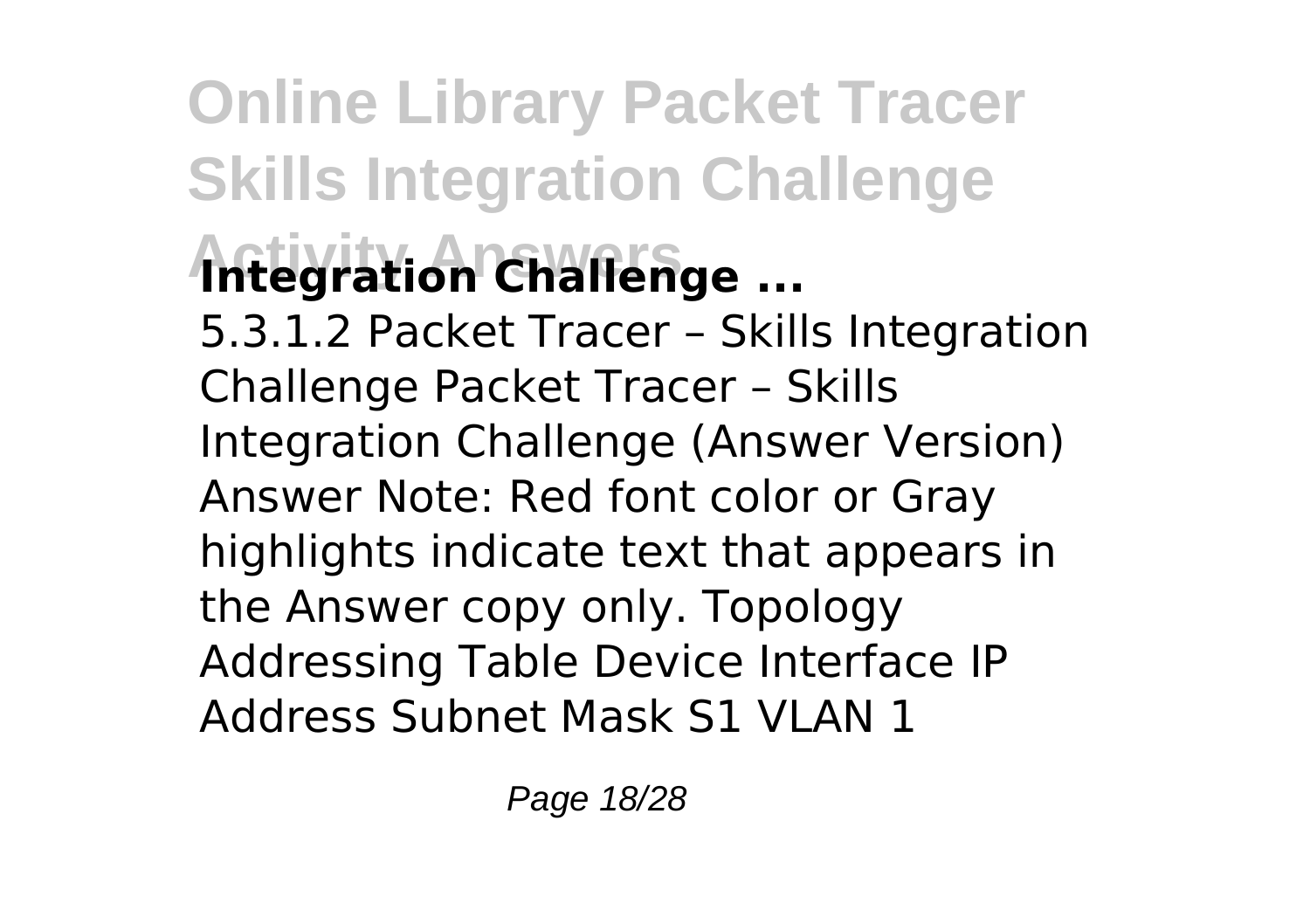**Online Library Packet Tracer Skills Integration Challenge Activity Answers** 10.10.10.2 255.255.255.0 PC1 NIC 10.10.10.10 255.255.255.0 PC2 NIC 10.10.10.11 255.255.255.0 Scenario ...

#### **5.3.1.2 Packet Tracer – Skills Integration Challenge - ICT ...**

In this skills integration challenge, the XYZ Corporation uses a combination of eBGP, PPP, and GRE WAN connections.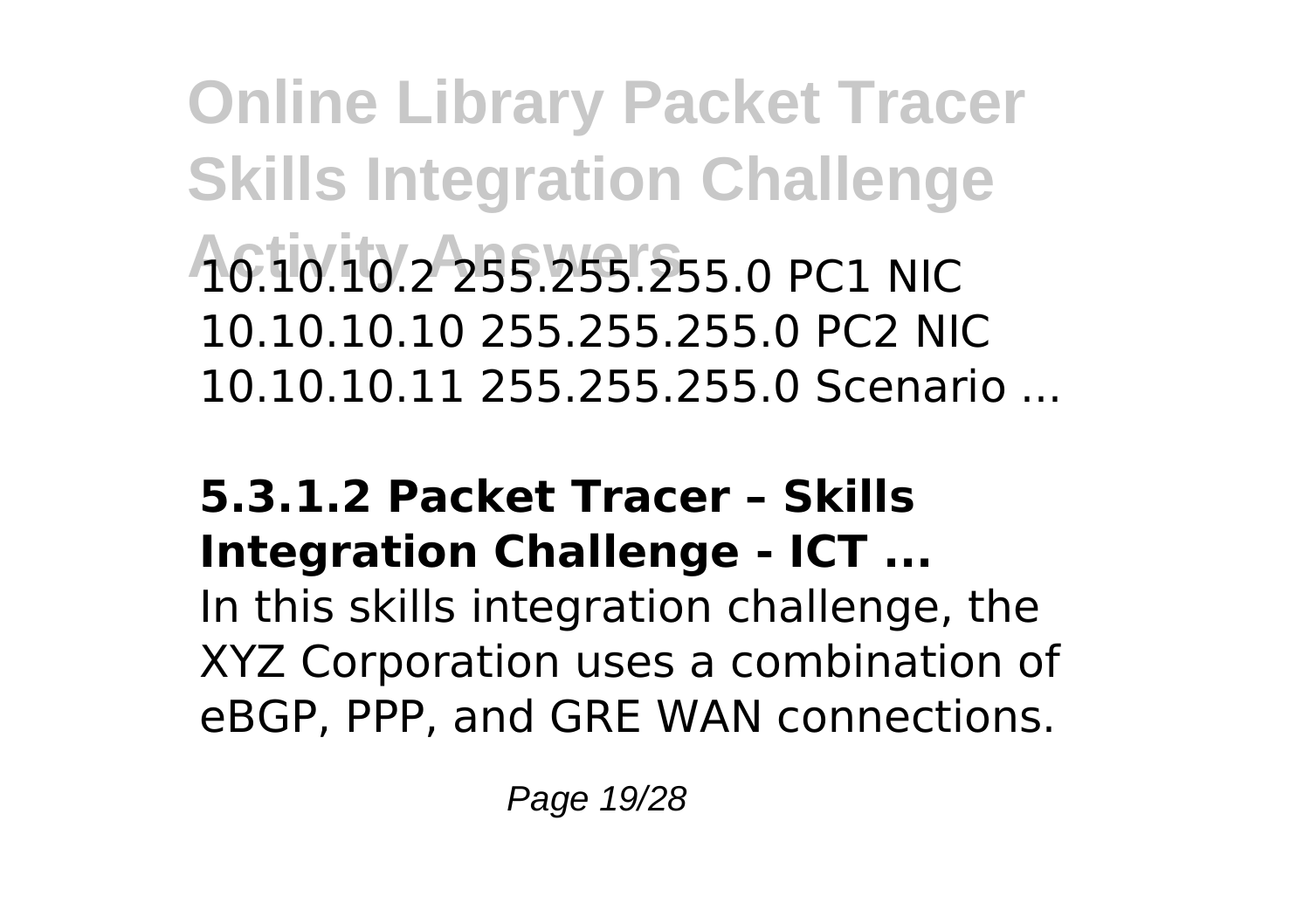**Online Library Packet Tracer Skills Integration Challenge Activity Answers** Other technologies include DHCP, default routing, OSPF for IPv4, and SSH configurations.

#### **3.6.1.2 Packet Tracer – Skills Integration Challenge - ICT ...**

17.8.2 Packet Tracer - Skills Integration Challenge Progress Visit our Website: http://www.techacadhelp.com Follow us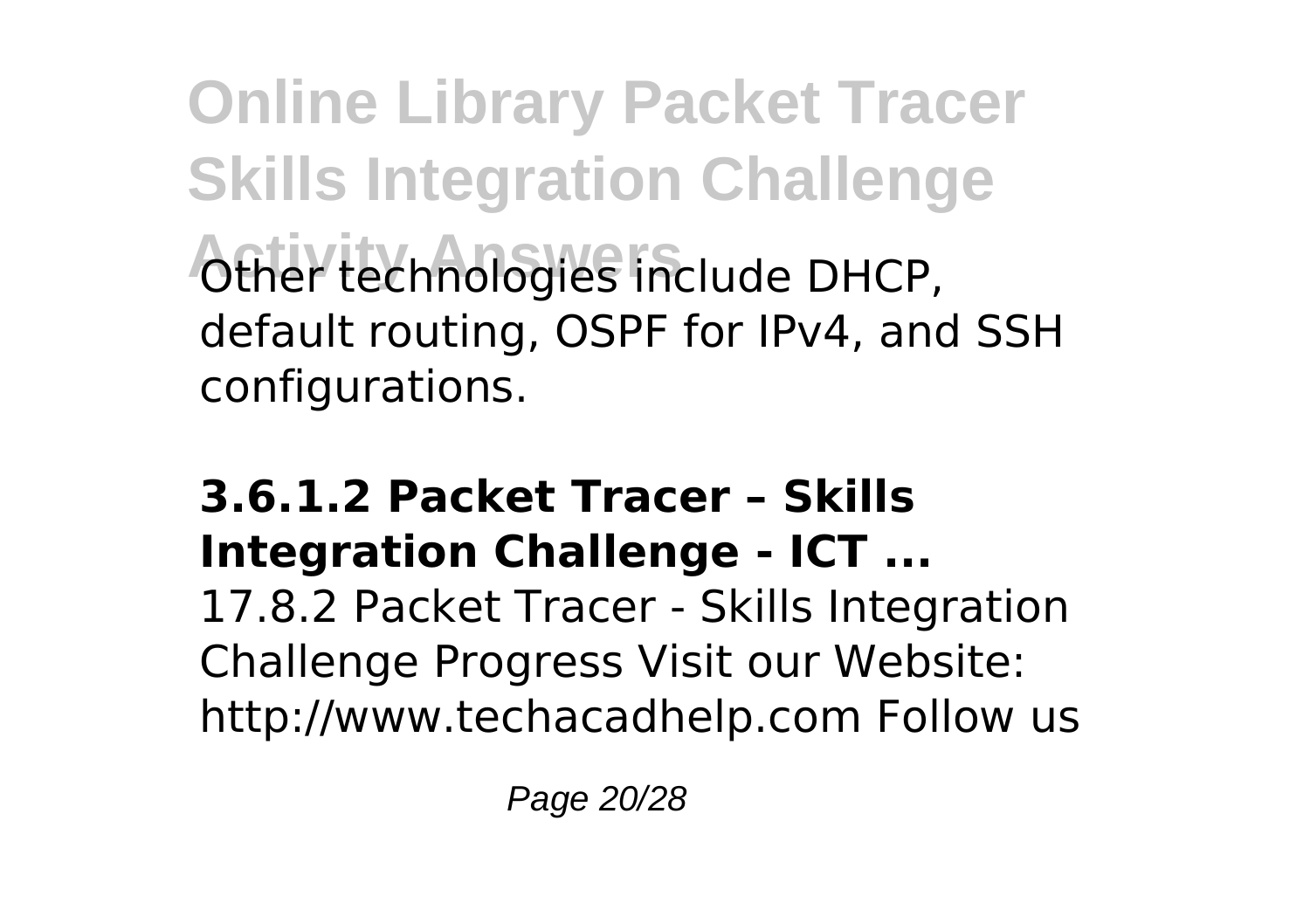**Online Library Packet Tracer Skills Integration Challenge Activity Answers** https://www.facebook.com/techacad4u.

#### **17.8.2 Packet Tracer - Skills Integration Challenge Progress**

8.3.1.2 Packet Tracer - Skills Integration Challenge Tech Acad. Loading... Unsubscribe from Tech Acad? Cancel Unsubscribe. Working... Subscribe

Page 21/28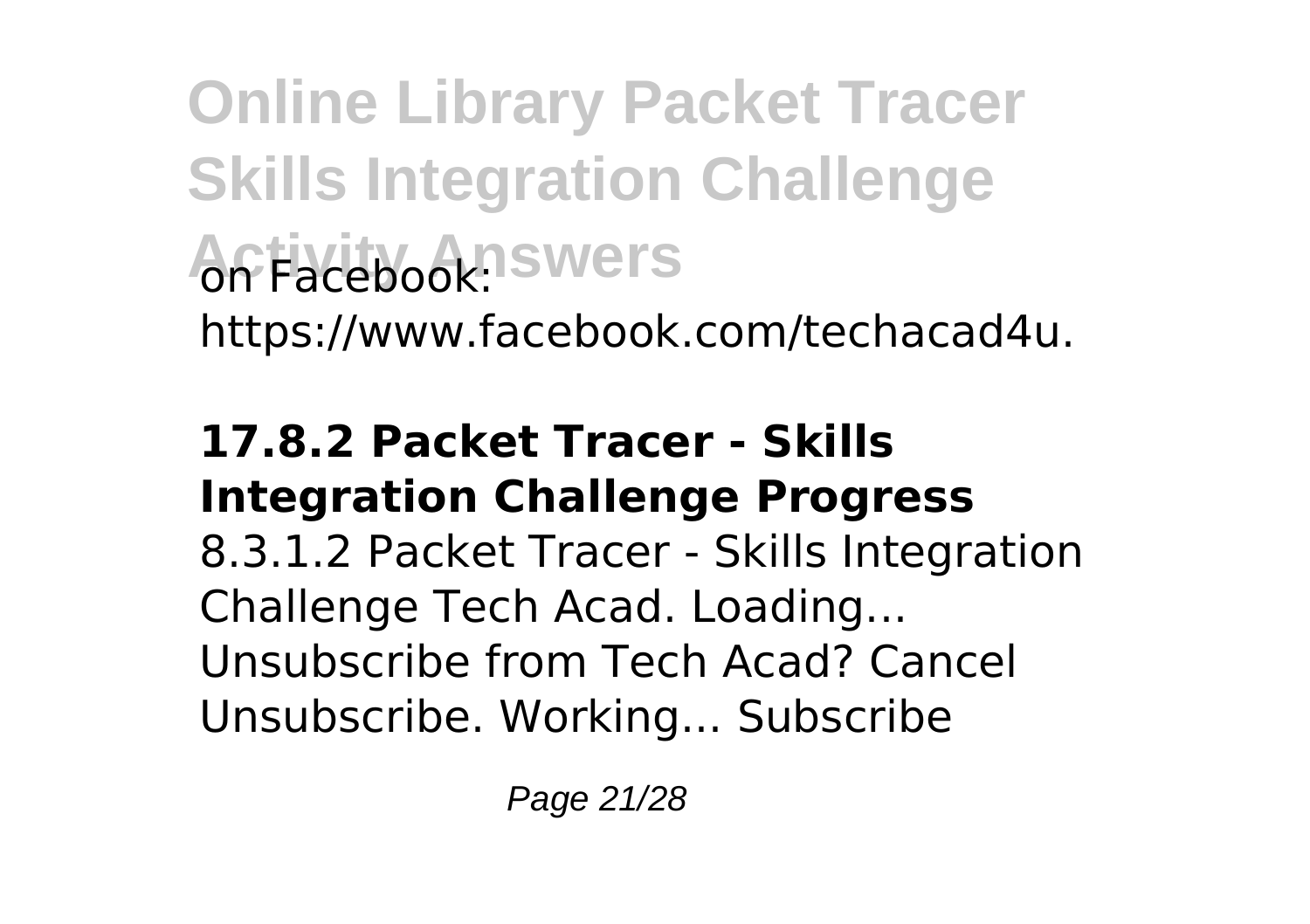**Online Library Packet Tracer Skills Integration Challenge Activity Answers** Subscribed Unsubscribe 22.7K.

#### **8.3.1.2 Packet Tracer - Skills Integration Challenge**

CCNA Routing and Switching: Introduction to Networks 6.0 - activity 2.4.1.2 Packet Tracer - Skill Integration Challenge.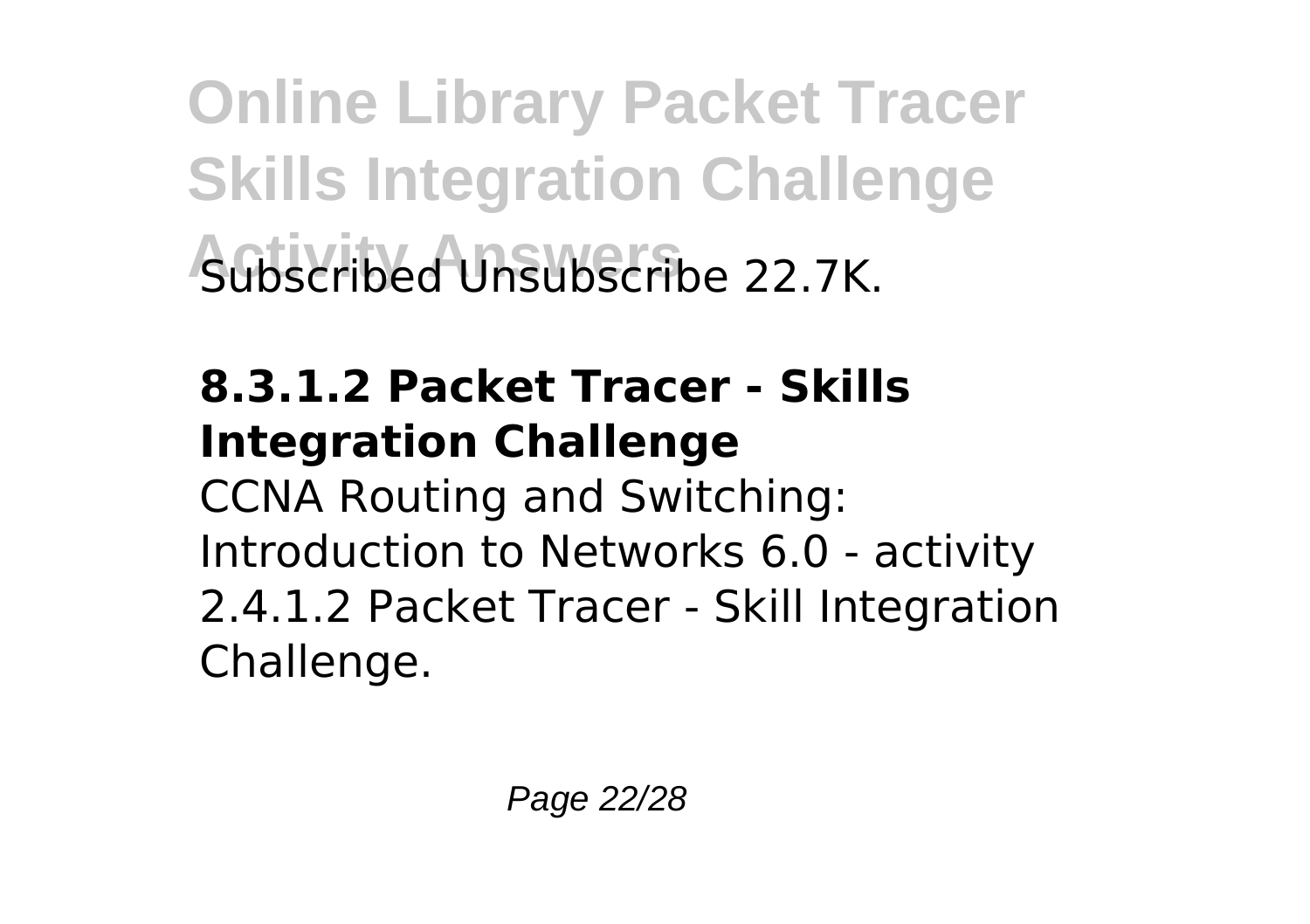**Online Library Packet Tracer Skills Integration Challenge Activity Answers 2.4.1.2 Packet Tracer - Skills Integration Challenge** 7.4.1.2 Packet Tracer – Skills Integration Challenge Packet Tracer – Skills Integration Challenge (Answer Version) Topology Addressing Table Device Interface IP Address Subnet Mask Default Gateway HQ G0/0 172.16.127.254 255.255.192.0 N/A G0/1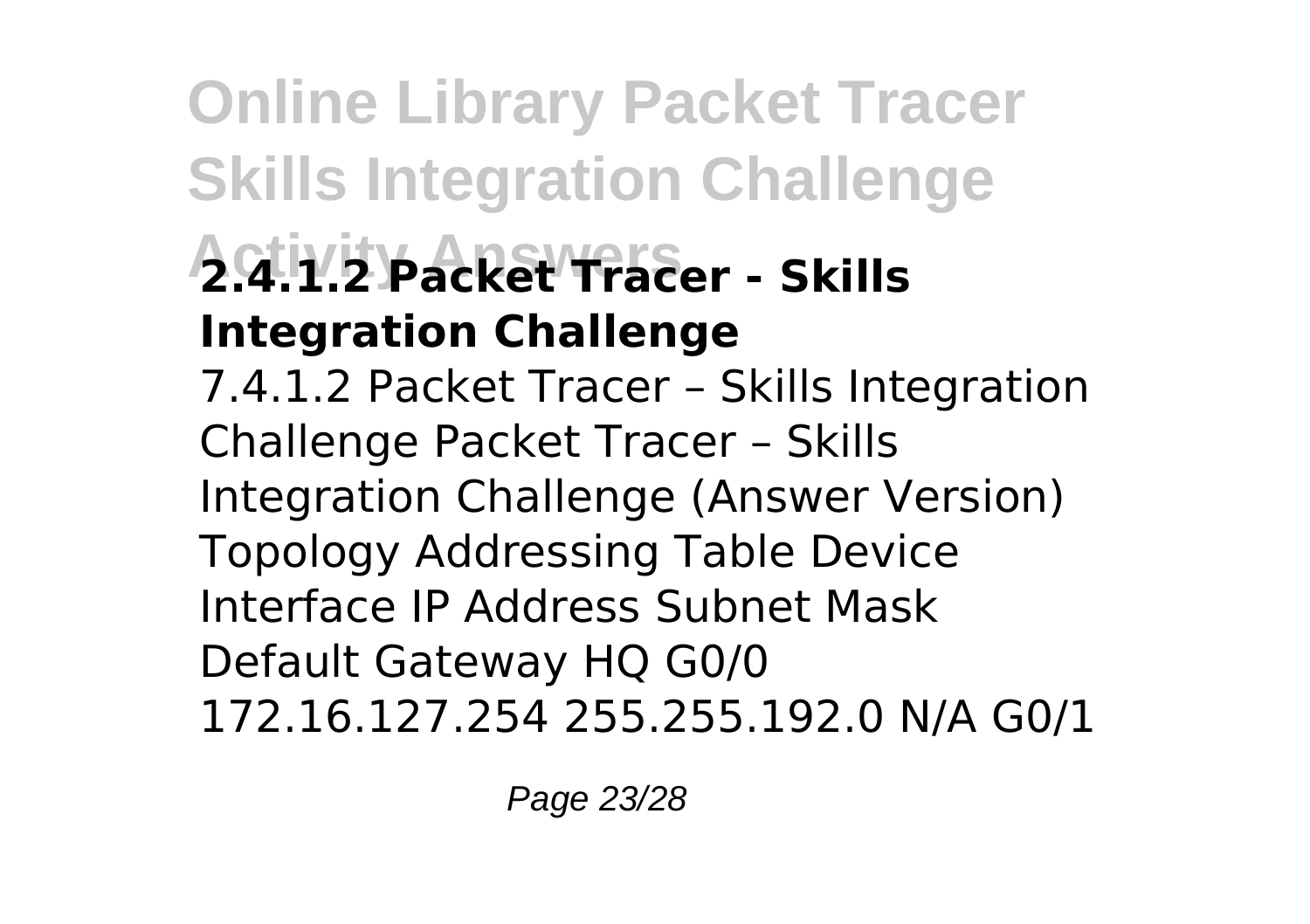**Online Library Packet Tracer Skills Integration Challenge Activity Answers** 172.16.63.254 255.255.192.0 N/A S0/0/0 192.168.0.1 255.255.255.252 N/A S0/0/1 64.104.34.2 255.255.255.252 64.104.34.1 Branch G0/0 172.16.159.254 255 ...

**7.4.1.2 Packet Tracer – Skills Integration Challenge - ICT ...** 7.3.1.2 Packet Tracer – Skills Integration

Page 24/28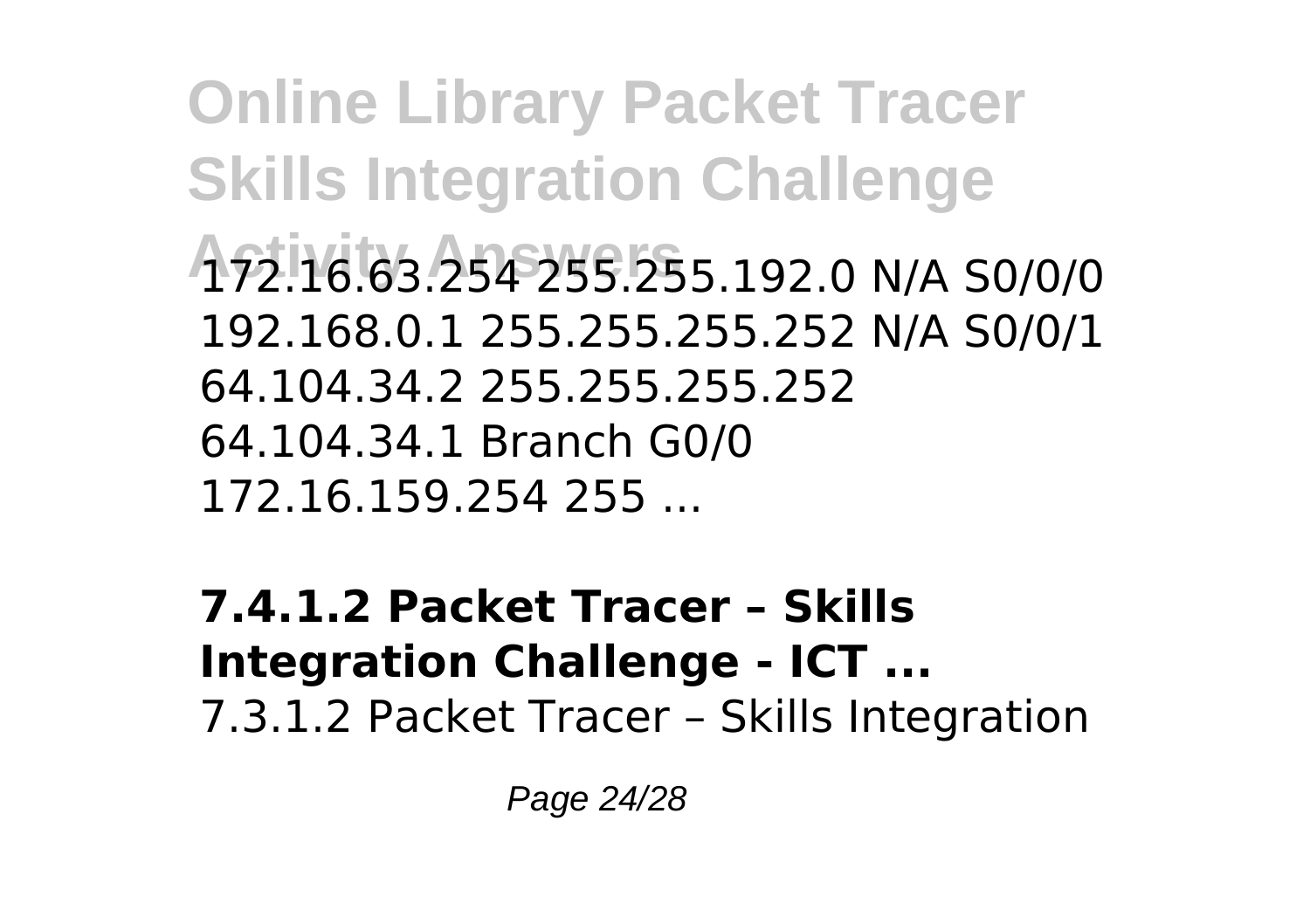**Online Library Packet Tracer Skills Integration Challenge Activity Answers** Challenge Packet Tracer – Skills Integration Challenge (Answer Version) Answer Note: Red font color or gray highlights indicate text that appears in the Answer copy only. Topology Addressing Table Device Interface IPv4 Address Subnet Mask IPv6 Address/Prefix IPv4-Edge S0/0/0 172.31.6.1 255.255.255.252 S0/0/1

Page 25/28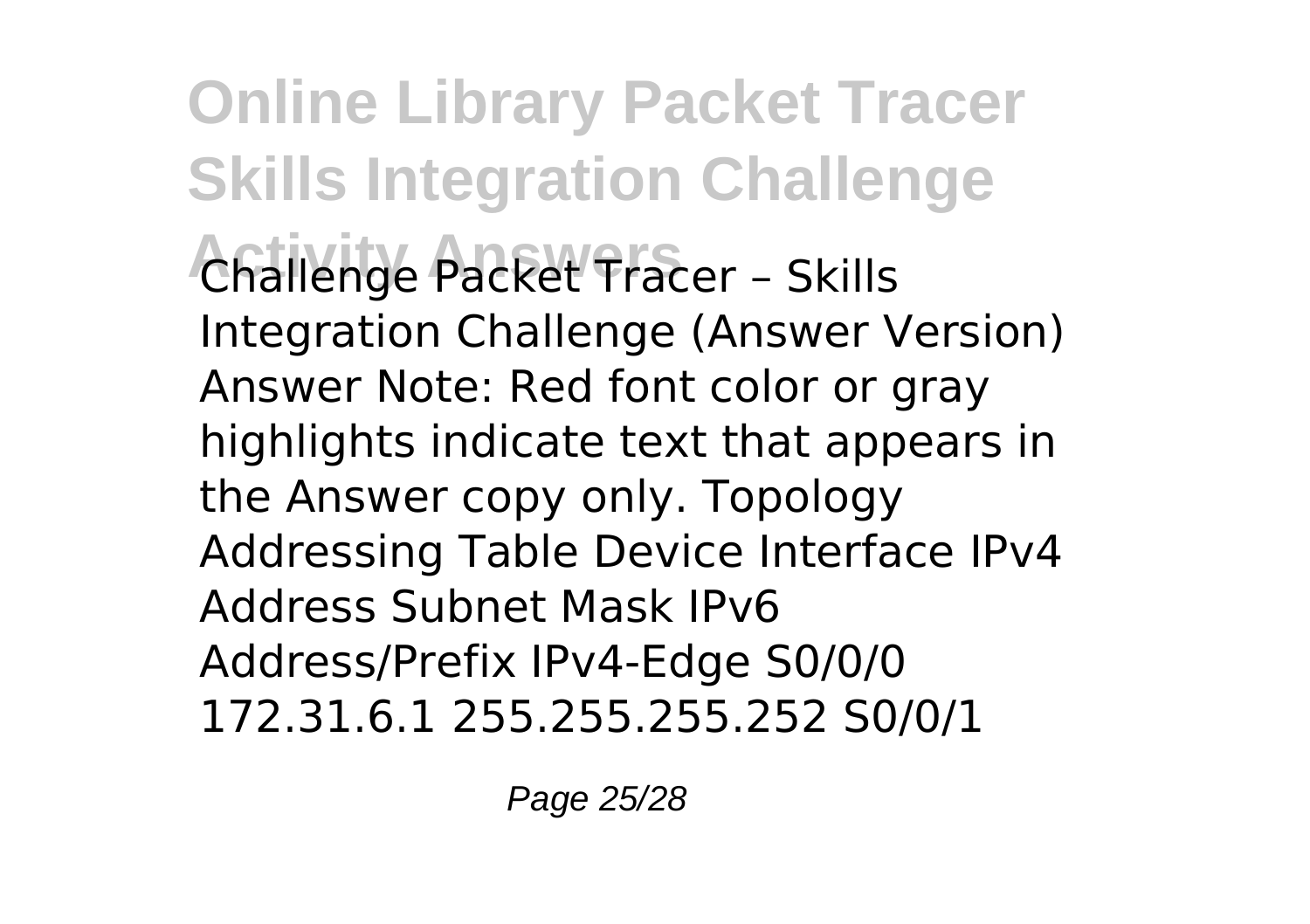**Online Library Packet Tracer Skills Integration Challenge Activity Answers** 10.10.8.1 255.255.255.252 S0/1/0 209 ...

#### **7.3.1.2 Packet Tracer – Skills Integration Challenge - ICT ...**

CCNA Routing and Switching: Introduction to Networks - 8.4.1.2 Packet Tracer - Skills Integration Challenge. Visit our Website: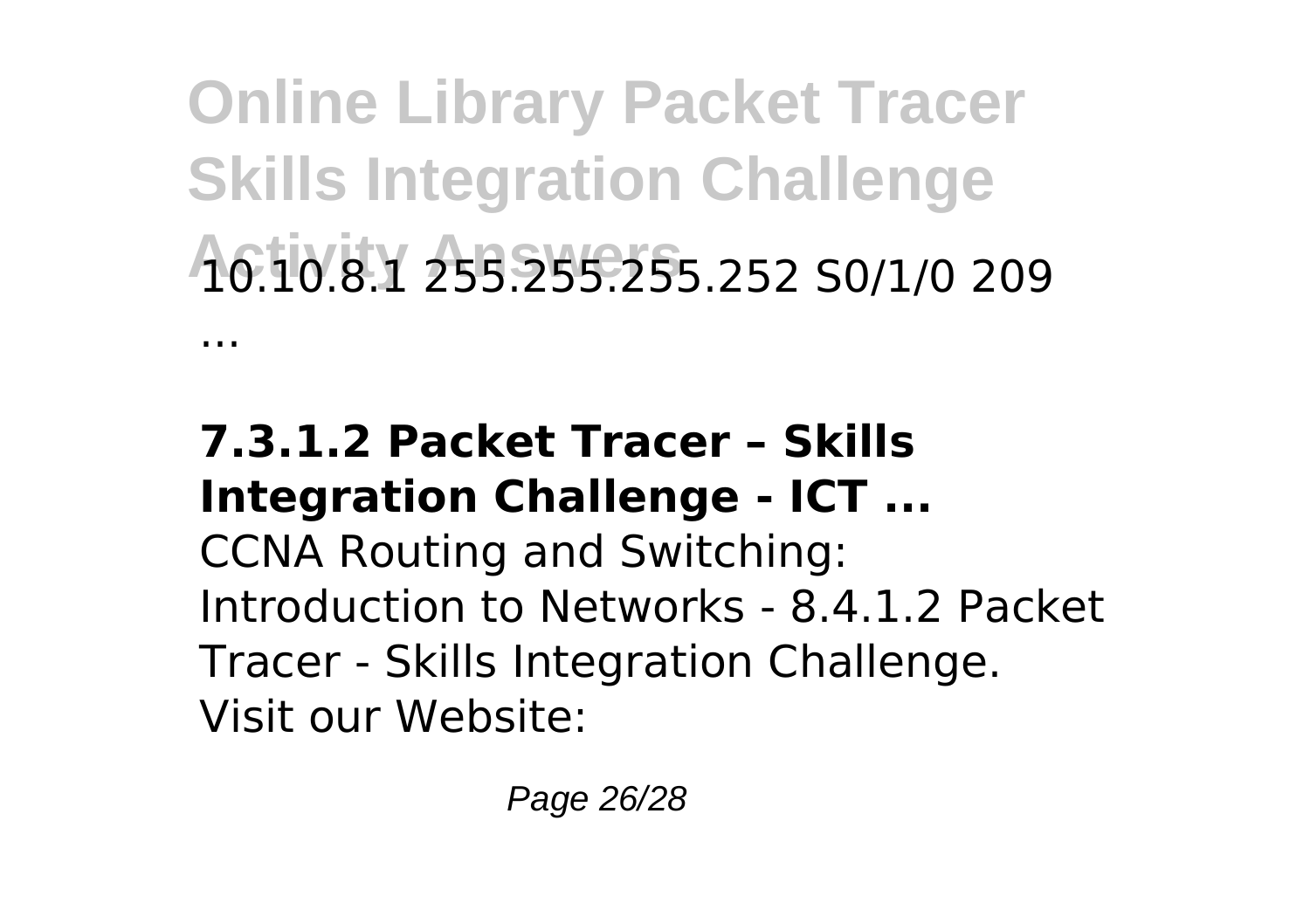**Online Library Packet Tracer Skills Integration Challenge Activity Answers** http://www.techacadhelp.com F...

#### **8.4.1.2 Packet Tracer - Skills Integration Challenge**

CCNA Routing and Switching: Routing and Switching Essentials - 7.4.1.2 Packet Tracer - Skills Integration Challenge.